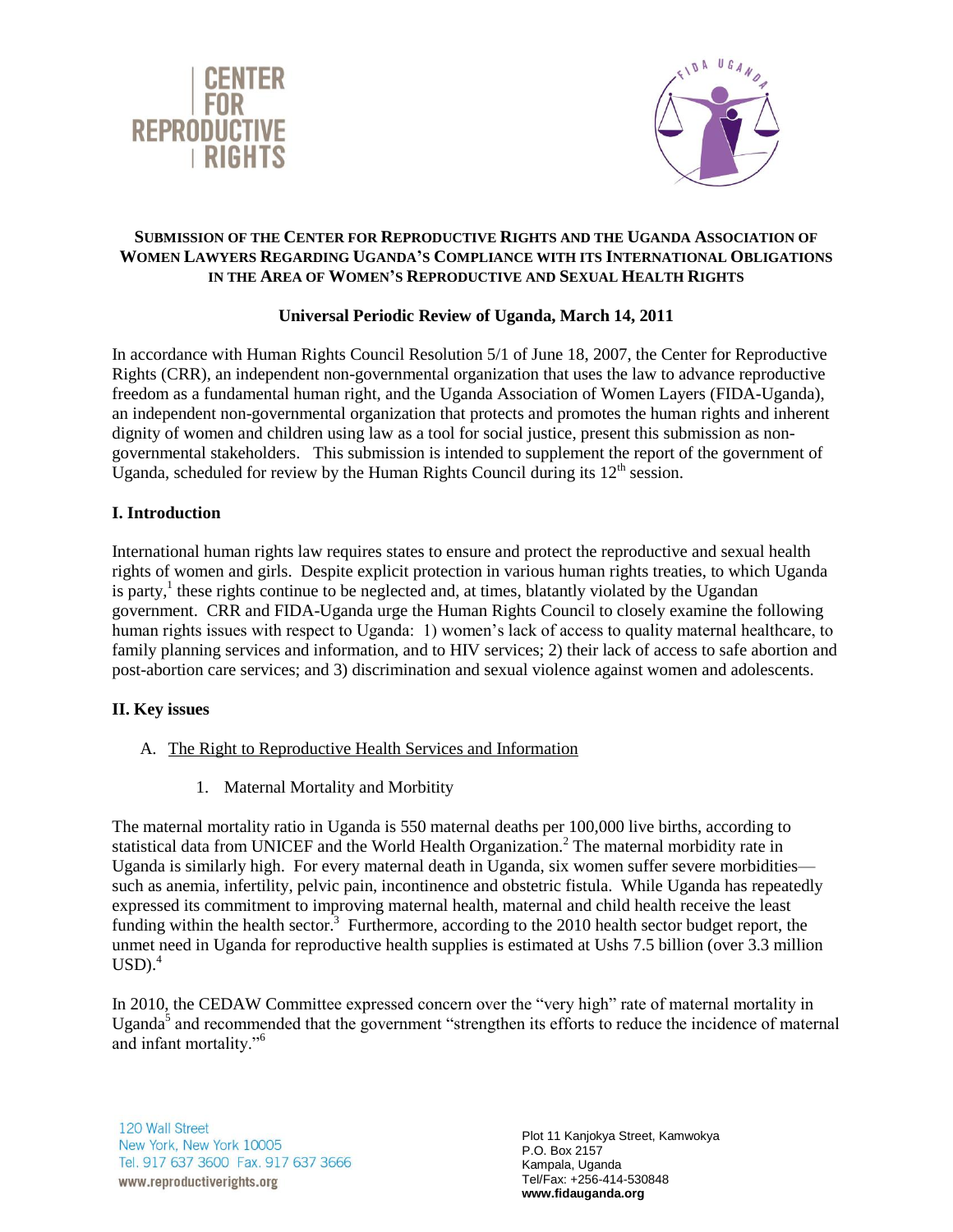# 2. Access to Family Planning and Information

Access to family planning services and information is central to protecting women"s and girls" rights to life and health. In the absence of contraceptive services, women may experience unwanted pregnancies, possibly resulting in death or illness due to lack of adequate healthcare, or they may seek out unsafe, illegal abortions that can result in complications or death. Moreover, lack of contraceptive access affects women"s right to control their fertility, the right to decide whether to have children and the number and the spacing of children, and the right to self-protection against sexually transmissible infections (STIs) including HIV/AIDS. In spite of this, the unmet need for family planning services in Uganda is 41%, according to the 2006 UDHS.<sup>7</sup>

In 2010, the CEDAW Committee expressed concern over "women"s limited access to quality reproductive and sexual health services, especially in rural areas<sup>38</sup> and urged the government to "strengthen and expand efforts to increase knowledge of and access to affordable contraceptive methods throughout the country and to ensure that women in rural areas do not face barriers in accessing family planning information and services."<sup>9</sup>

# 3. Adolescent Reproductive Health

Sexual and reproductive health information and services for adolescents remain drastically inadequate in Uganda. Adolescents begin sexual activity early in Uganda compared to other Sub-Saharan African countries<sup>10</sup> and, while general awareness of HIV is widespread, a high percentage of adolescents are not aware of other STIs and in-depth knowledge of how to prevent HIV and other STIs remains poor.<sup>11</sup> The underlying reason for risky behaviors and misinformation amongst adolescents is the failure of the Ugandan government to tailor services and programs to adolescent needs.<sup>12</sup>

The lack of critical adolescent sexual and reproductive health information and services also contributes to Uganda's adolescent pregnancy rate which is amongst the highest in the world.<sup>13</sup> Over one-quarter of young women have begun childbearing by age 17, with close to 60% of women having given birth to one or more children by age  $19<sup>14</sup>$  A 2005 report documents how stigma and discrimination experienced by pregnant adolescents impacts on their rights to health and education: pregnant young women particularly those who are unmarried—are subject to violence by family members and may be sent away from their homes, are expelled from school, and receive "rude, abusive and threatening treatment" from healthcare workers when they attempt to seek pregnancy-related care.<sup>15</sup> This stigma and discrimination push some young women to procure unsafe abortions,<sup>16</sup> risking their health and lives.

In 2010, the CEDAW Committee recommended to Uganda "that education on sexual and reproductive health and rights be widely promoted and targeted at adolescent girls and boys, with special attention to the prevention of early pregnancy and the control of STIs, including HIV/AIDS."<sup>17</sup> Also, in 2002 the CEDAW Committee expressed its concern about the impact of adolescent pregnancy in Uganda on "girls" enjoyment of the rights in the Convention, particularly in the spheres of education and health<sup>"18</sup> and "the high rate of maternal mortality among teenage girls, particularly in the rural areas, frequently as a result of clandestine abortion."<sup>19</sup>

4. Unsafe Abortion and Post-Abortion Care

Unsafe abortion is one of the most easily preventable causes of maternal death and disability. In 2010, the CEDAW Committee noted with concern that maternal mortality rates in Uganda remain very high, "with clandestine abortions being a major cause of this."<sup>20</sup> Unsafe abortion also causes grave morbidities, and women may experience long-term harm such as uterine perforation, chronic pelvic pain, or infertility.<sup>21</sup>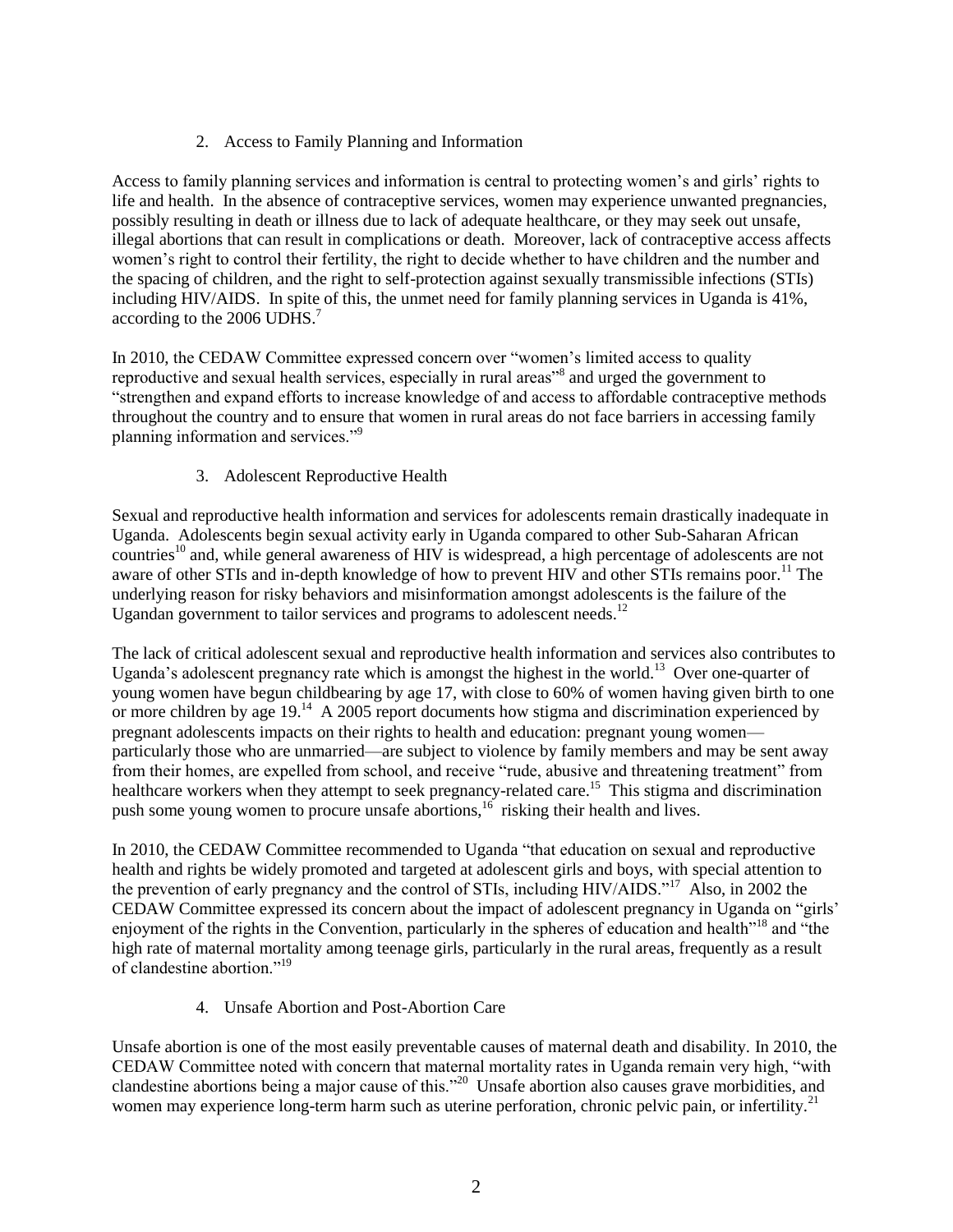Each year an estimated 297,000 induced abortions are performed in Uganda with approximately 1,200 women dying each year from unsafe abortions and nearly 85,000 women treated for complications of unsafe abortion.<sup>22</sup> Although there are no official statistics on abortion or abortion complications, it is well-recognized that unsafe abortion is a leading cause of maternal morbidity and mortality in Uganda.<sup>23</sup>

Uganda"s abortion law and policies are characterized by restrictiveness and a lack of clarity. Its constitution states that "[n]o person has the right to terminate the life of an unborn child except as may be authorized by law" (emphasis added)<sup>24</sup> while abortion is a felony in the Penal Code and criminalized except to save the life of the pregnant woman.<sup>25</sup> Uganda's National Policy Guidelines and Service Standards for Sexual and Reproductive Health and Rights, however, detail an expanded scope of circumstances permitting legal abortion, such as sexual violence and incest, and outline comprehensive abortion and post-abortion care standards.<sup>26</sup> In practice, doctors and other trained providers are unaware of the guidelines or are reluctant to provide the comprehensive services outlined in the guidelines, unwilling to be potentially subject to criminal liability under the Penal Code.

Additionally, although Uganda recently ratified the Protocol to the African Charter on Human and Peoples' Rights on the Rights of Women in Africa (Maputo Protocol), $^{27}$  which supplements the African Charter and provides broad protections for women"s human rights, the government reserved on Article  $14(1)(a)$ , which guarantees women the right to control their fertility.<sup>28</sup> The government further reserved on Article 14(2)(c), which would have expanded access to safe abortion services to include exceptions to preserve the woman's health and in cases of rape and incest.<sup>29</sup>

## 5. HIV and STI Services for Women

The CEDAW Committee has noted that "issues of HIV/AIDS and other sexually transmitted diseases are central to the rights of women and adolescent girls to sexual health," and has urged states to ensure "without prejudice and discrimination, the right to sexual health information, education and services for all women and girls."<sup>30</sup> Uganda has failed to prevent discrimination against women and girls on the basis of HIV status and, in fact, has proposed legislation that would exacerbate such discrimination, as highlighted below.

In 2010, the Ugandan Parliament considered a draft bill titled the "HIV and AIDS Prevention and Control Bill, 2010" [the HIV Bill].<sup>31</sup> Several provisions threaten to negatively impact HIV-positive women, including provisions that criminalize transmission of HIV/AIDS, permit non-consensual disclosure of one"s status, and allow mandatory HIV testing without patient consent in certain circumstances. The HIV Bill provides for "(r)outine HIV testing" for victims of sexual offences, pregnant women, and partners of pregnant women without an informed consent requirement<sup>32</sup> and people "convicted of an offence involving prostitution" are "subjected to HIV testing for purposes of criminal proceedings and investigations."<sup>33</sup> No guidance is given in any of these circumstances on informed consent, leading human rights experts to interpret these clauses as putting in place mandatory testing.<sup>34</sup> While the bill is currently shelved due to intensive advocacy against it, the fact that such legislation progressed as far as it did is problematic.

The current HIV prevalence rate in Uganda is estimated to be  $6.4 \%$ ,<sup>35</sup> with prevalence higher among adult women (7.5 %) as compared to men (5 %).<sup>36</sup> Recently, Uganda has experienced an increase in the number of new HIV cases reported, $37$  which may be partially attributable to the government's emphasis on abstinence-based prevention programs, which are detrimental to Ugandan women.<sup>38</sup> Uganda lacks a comprehensive approach to addressing HIV/AIDS that incorporates the prevention of mother-to-childtransmission, including through family planning, the prevention and treatment of STIs, and other innovative interventions to supplement the abstinence-until-marriage principles.<sup>39</sup> In 2010, the CEDAW Committee recommended that Uganda take "continued and sustained" measures to address the impact of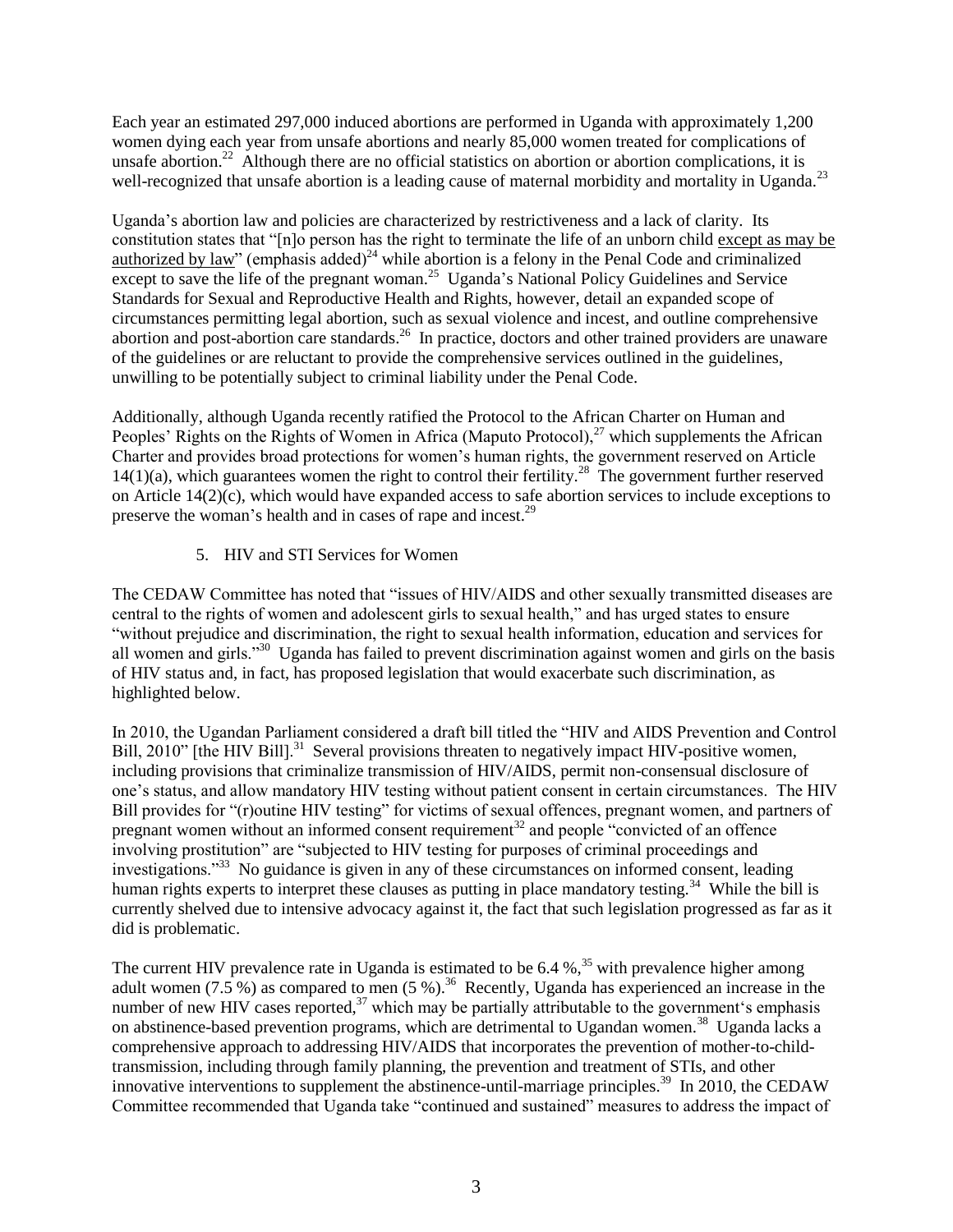HIV/AIDS on women and girls."<sup>40</sup>

- B. The Right to Be Free from Discrimination, Including Gender-Based Violence
	- 1. Gender-Based Violence and Discrimination

Gender-based violence, particularly sexual violence against women and girls, is serious and pervasive in Uganda. According to the 2006 UDHS, 68% of ever-married women experienced some form of violence by their husband or intimate partner.<sup>41</sup> Death from domestic violence in Uganda has increased in recent years, with 165 cases reported to the Uganda Police in 2009, marking a 20% increase in just one year.<sup>42</sup> Cultural and societal views perpetuate violence against women, with 70% of women believing that physical violence against women is justifiable in at least certain circumstances.<sup>43</sup>

Additionally, about four in ten Ugandan women experience sexual violence during their lifetimes.<sup>44</sup> Of these women, approximately 66% experience such violence at the hands of a current or former husband or partner.<sup>45</sup> Yet, despite these high rates of sexual violence, the Sexual Offences Bill remains pending in Uganda's Parliament, six years after it was first introduced.<sup>46</sup> In 2010, the CEDAW Committee expressed concern about the delay in passage of this bill<sup>47</sup> and urged Uganda to "[e]xpeditiously enact" it.<sup>48</sup>

Even when victims report sexual violence, women face indifference to these crimes and impunity for their assailants. A survey of rape and defilement cases in northern Uganda revealed that fewer than 2% of reported rape cases resulted in a conviction, and less than 6% of defilement cases resulted in a conviction.<sup>49</sup> A significant number of victims cited the total lack of affordable legal assistance, coercion by perpetrators, and backlogged courts as reasons why cases were dropped.<sup>50</sup>

In 2009, the African Commission on Human and Peoples' Rights (African Commission) expressed concern about the prevalence of domestic violence.<sup>51</sup> In 2002 and again in 2010, the CEDAW Committee expressed concern about the high incidence of sexual violence against women in Uganda,<sup>52</sup> calling on Uganda to address the persistent patriarchal patterns of behavior and "the existence of stereotypes relating to the role of women," which perpetuate violence and discrimination against women.<sup>53</sup> In 2010, the CEDAW Committee expressed concern over "the inordinately high prevalence of sexual offenses against women and girls" and the "absence of a holistic approach to the prevention and elimination of all forms of violence against women and that such violence would appear to be socially legitimized and accompanied by a culture of silence and impunity."<sup>54</sup> The CEDAW Committee recommended that Uganda adopt regulations for implementation of the Domestic Violence Act, "enact a comprehensive law, criminalizing all forms of sexual violence and abuse," and develop a strategy to "combat violence against women."<sup>55</sup>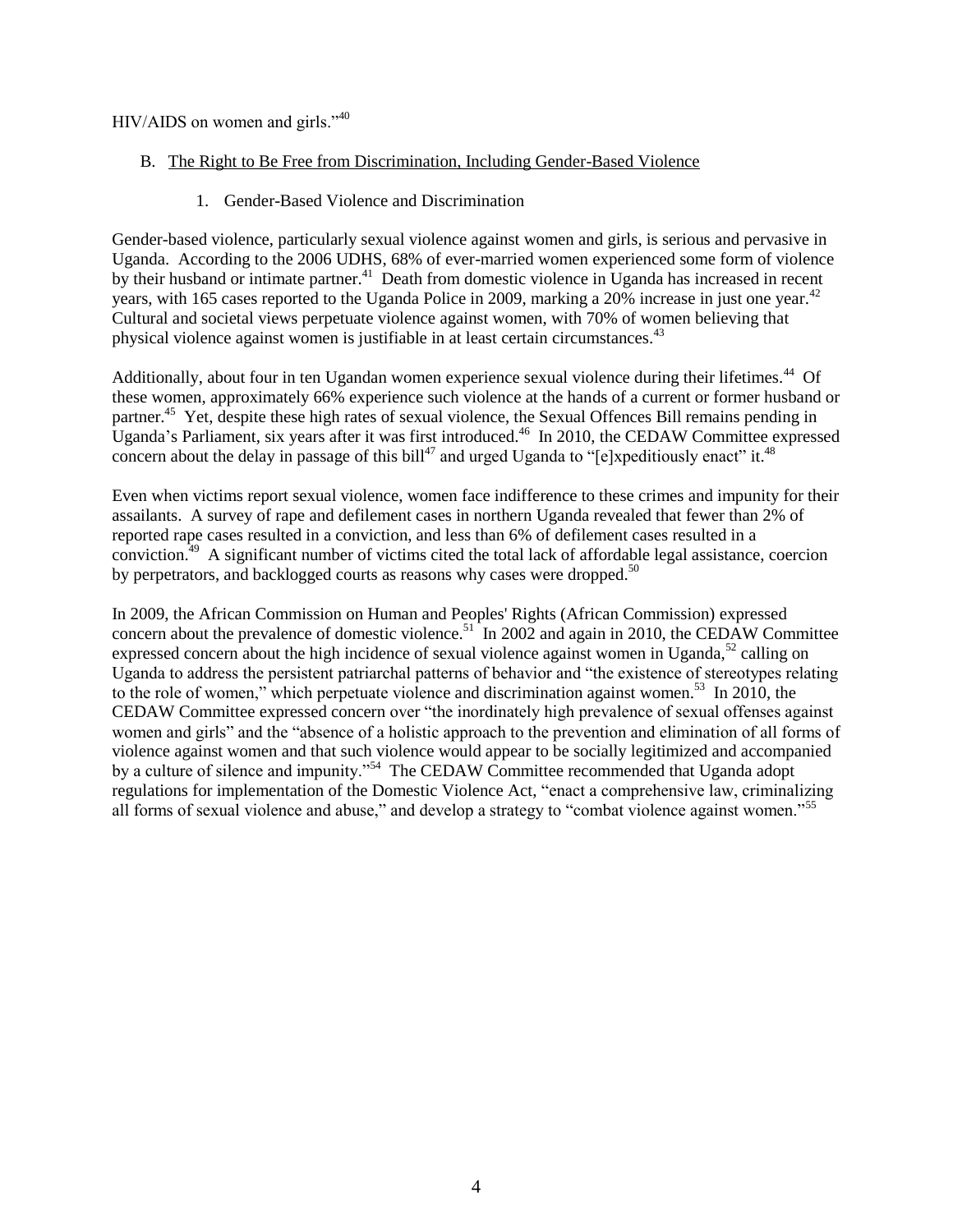### 2. Harmful Traditional Practices and The Status of Women

## *Harmful Traditional Practices*

Harmful traditional practices that discriminate against women, such as polygamy, early marriage, and female genital mutilation (FGM), persist in Uganda. Polygamy is legal in Uganda, and women lack legal recourse to prevent their husband from marrying additional wives.<sup>56</sup> Although the minimum legal age for marriage in Uganda is 18 for both men and women, in practice, the cultural preference for early marriage is widespread, with the 2006 UDHS estimating that over 15% of girls between 15 and 19 years of age were married, widowed or divorced.<sup>57</sup> And while FGM is banned in Uganda, there is a lack of sensitization and awareness-raising to support the implementation of the ban in regions of Uganda where girls are at the greatest risk of community coercion and pressure to undergo FGM.<sup>58</sup>

In 2010, the CEDAW Committee recommended that Uganda implement a comprehensive strategy to modify or eliminate "traditional practices and stereotypes that discriminate against women," including such practices as polygamy, early marriage, and  $FGM<sup>59</sup>$  It recommended that Uganda "ensure the effective implementation of the 2010 Prohibition of Female Genital Mutilation Act, as well as prosecution and adequate punishment of the perpetrators of this practice" and "increase its awareness-raising and education efforts, targeted at both men and women, with the support of civil society organizations and religious authorities, in order to completely eliminate FGM and its underlying cultural justification."<sup>60</sup> In 2009, the African Commission recommended that Uganda "[u]rgently introduce laws to criminalize . . . early marriages and measures that will help towards the total eradication of all the harmful cultural practices in Uganda, in particular . . . Female Genital Mutilations."<sup>61</sup>

# *The Status of Women and Views on Marriage*

The power to make decisions regarding health, reproduction, and children remains in the hands of men.<sup>62</sup> This power imbalance poses increased health risks, including the risk of contracting HIV and other STIs, by depriving women of the power to negotiate condom use. The Marriage and Divorce Bill, which includes provisions on equality in marriage and in the family and addresses "women"s right to negotiate sex on the ground of health," would go a long way towards addressing these gender inequalities. $63$ However, despite repeated attempts by women's groups to push for the bill's passage, Parliament has repeatedly shelved the bill and delayed the legislative process for almost two decades.<sup>64</sup> In 2010, the CEDAW Committee called upon Uganda to "review and amend, as necessary, the current version of the Marriage and Divorce Bill . . . to ensure that [it] does not discriminate against women<sup>165</sup> and "[e]xpeditiously enact the Marriage and Divorce Bill."<sup>66</sup>

# **III. Questions**

In light of the CEDAW Committee's and other treaty monitoring bodies' recommendations, we suggest that the States consider asking the following questions during the interactive dialogue with the Ugandan Government:

### *Maternal Health and Family Planning Services*

- 1. What steps is the government taking to prioritize and properly fund maternal healthcare, in line with the CEDAW Committee's recommendation to decrease the incidence of maternal mortality?
- 2. What measures are being taken to implement the CEDAW Committee"s recommendation to ensure women"s access to sexual health services and affordable contraceptive methods, particularly in rural areas?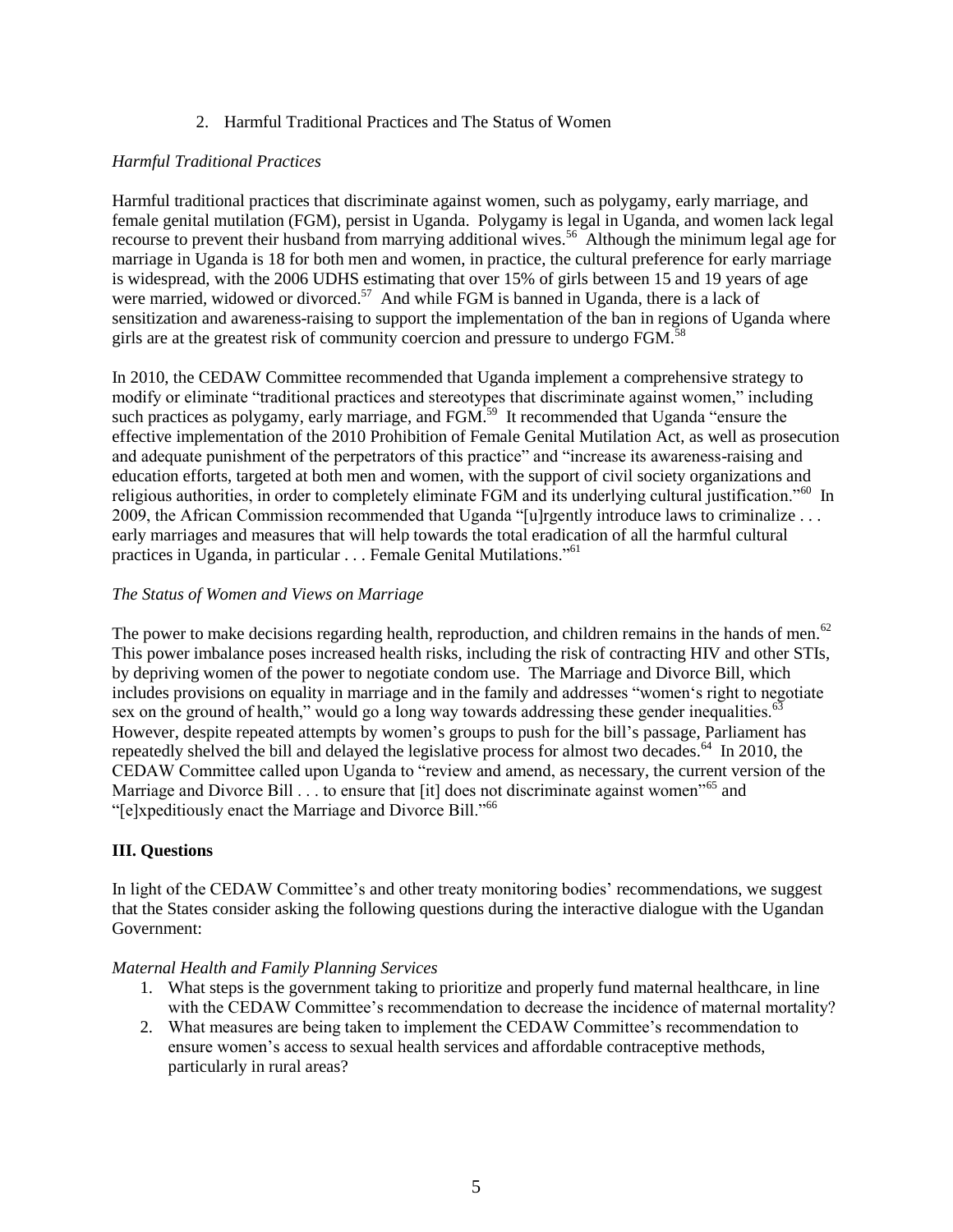- 3. What steps are being taken to implement the CEDAW Committee"s recommendation to educate adolescents on sexual and reproductive health and rights, specifically the prevention of early pregnancy and the control of STIs, including HIV/AIDS?
- 4. What measures are being implemented to decrease the stigma and discrimination faced by pregnant adolescents, specifically with respect to the right to education?

#### *Access to Safe and Legal Abortion*

- 5. What steps are being taken to reconcile the criminal law exception for abortion to save the life of the woman with the broader range of exceptions in the Reproductive Health Guidelines?
- 6. What are the Ugandan government"s reasons for having reservations to the Maputo Protocol? Are there any plans to lift the reservations?

#### *HIV and STI Services for Women*

7. Does the Parliament plan to amend the HIV Bill to address civil society concerns and bring it into compliance with international human rights standards, including the International Guidelines on HIV/AIDS and Human Rights? Will the clauses providing for compulsory testing of pregnant women and other vulnerable persons, the criminalization of HIV transmission, and the nonconsensual disclosure of HIV-status to sexual partners be removed from the bill?

#### *Gender-Based Violence*

- 8. What steps are being taken to adopt regulations for the implementation of the Domestic Violence Act and the development of a coherent plan to combat violence against women, in accordance with the CEDAW Committee's recommendations?
- 9. What steps are being taken to enact the Sexual Offenses Bill?
- 10. What steps are being taken to strengthen judicial recourse for women and girls who are the victims of sexual violence and encourage them to pursue justice without fear of retaliation? For instance, what measures has the government initiated to implement the CEDAW Committee"s recommendation that the CEDAW Convention and related domestic legislation be made an integral part of the legal education and training of judges, lawyers and prosecutors, particularly those working in local council courts?

#### *Harmful and Traditional Practices and Status of Women*

- 11. How is Uganda implementing the CEDAW Committee"s recommendation to eliminate polygamy, including review, amendment as necessary, and passage of the Marriage and Divorce Bill?
- 12. What actions has Uganda taken to implement the recommendation by the CEDAW Committee and the African Commission that Uganda combat the practice of early marriages?
- 13. What steps has the government taken to implement the CEDAW Committee"s recommendation to effectively implement the 2010 Prohibition of Female Mutilation Act, as well as prosecution and adequate punishment of perpetrators of FGM?

### **IV. Recommendations**

We suggest that the Human Rights Council consider making the following recommendations:

- 1. Uganda should comply with the CEDAW Committee"s recommendation in 2010 to strengthen efforts to reduce maternal mortality.
- 2. The government should take steps to increase knowledge and awareness about family planning through awareness-raising and sexuality education, with an emphasis on adolescent education.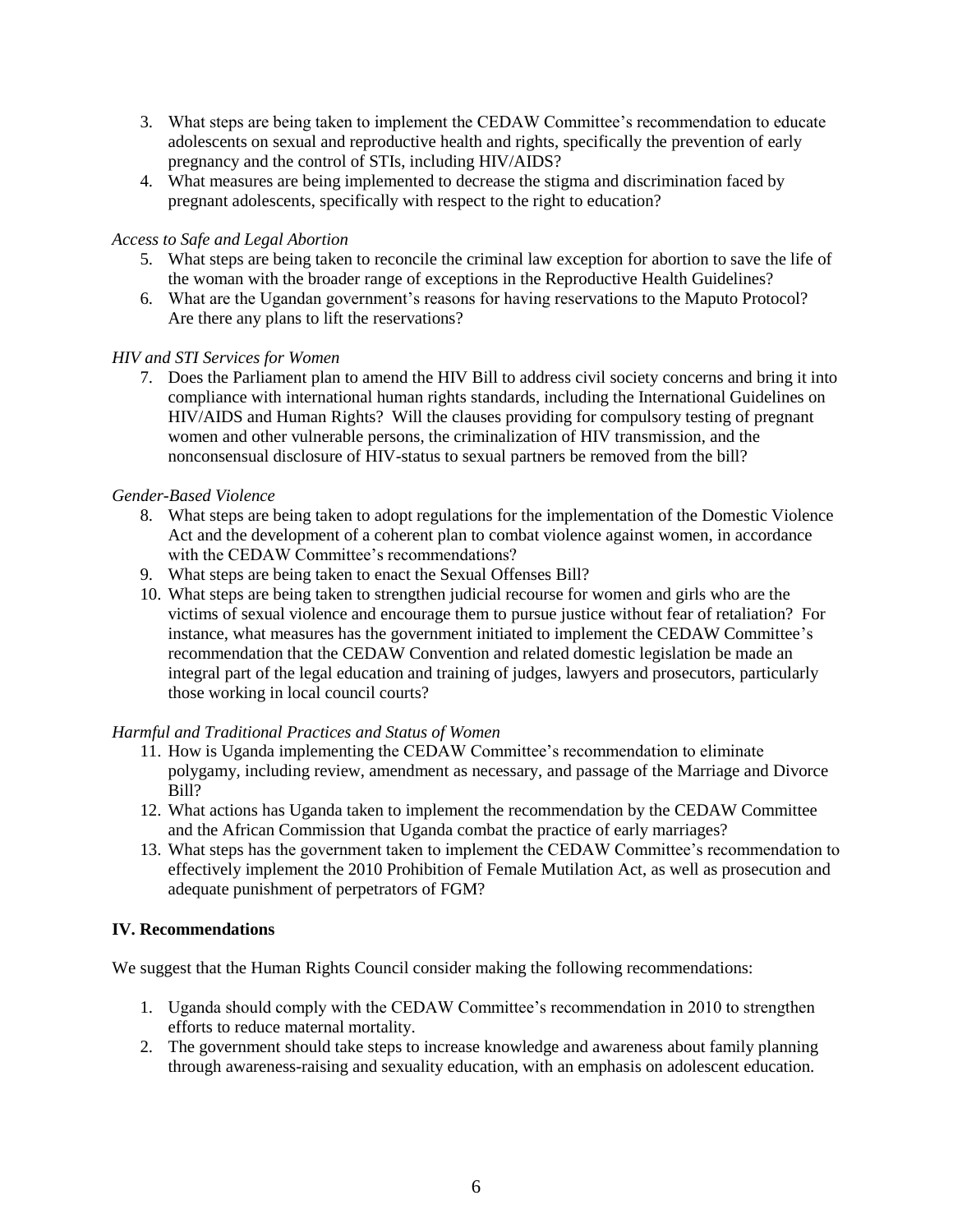- 3. Uganda should clarify its laws concerning abortion and amend its Penal Code to reflect the circumstances permitting legal abortion set forth in its Reproductive Health Guidelines. Uganda should also remove its reservations to Articles  $14(1)(a)$  and  $14(2)(c)$  of the Maputo Protocol.
- 4. The government should amend the current HIV Bill to reflect international human rights standards and ensure passage of the bill.
- 5. Uganda should adopt regulations for the implementation of the Domestic Violence Act and develop a coherent plan to combat violence against women, in accordance with the CEDAW Committee"s recommendations in 2010.
- 6. Uganda should comply with the CEDAW Committee"s recommendation in 2010 to eliminate harmful traditional practices, such as polygamy, early marriage and FGM, including review, amendment, and passage of the Marriage and Divorce Bill.

We hope this information is useful during the Universal Periodic Review of the Ugandan government's compliance with its human rights obligations.

If you have any questions, or would like further information, please do no hesitate to contact the undersigned.

Sincerely,

Elisa Slattery

Elisa Slattery Maria Nassali Regional Manager, Africa Program Executive Director

Maria Nassali

Center for Reproductive Rights Uganda Association of Women Lawyers

9 *Id.* para. 36.

 $\overline{a}$ <sup>1</sup> Convention on the Elimination of All Forms of Discrimination Against Women (CEDAW), *adopted* Dec. 18, 1979, G.A. Res. 34/189, U.N. GAOR, 34th Sess., Supp. No. 51, U.N. Doc. A/34/46, 1249 U.N.T.S. 13 (ratified by Uganda Jul. 22, 1985); International Covenant of Civil and Political Rights, *adopted* Dec. 16, 1966, G.A. Res. 2200A (XXI), U.N. GAOR, 21<sup>st</sup> Sess., Supp. No. 16, U.N. Doc. A/6316 (1966), 999 U.N.T.S. 171 (ascension by Uganda Jun. 21, 1995); International Covenant on Economic, Social and Cultural Rights, *adopted* Dec. 16, 1966, G.A. Res. 2200A (XXI), U.N. GAOR, Supp. No. 16, U.N. Doc. A/6316 (1966), 993 U.N.T.S. 2, 5 (ascension by Uganda Jan. 21, 1987); African Charter on Human and Peoples" Rights, *adopted*  June 27, 1981, O.A.U. Doc. CAB/LEG/67/3, rev. 5, 21 I.L.M. 58 (1982) (ratified by Uganda Mar. 27, 1986).

<sup>&</sup>lt;sup>2</sup> Periodically, the United Nations Children's Fund (UNICEF), World Health Organization (WHO) and the United Nations Population Fund (UNFPA) evaluate the maternal mortality data reported by national authorities and make adjustments to account for the well-documented problems of underreporting and misclassification of maternal deaths. UNICEF & WHO, Statistics: Uganda, *available at* http://www.unicef.org/infobycountry/uganda\_statistics.html#70 (accessed Aug. 11, 2010).

 $^3$  German Foundation for World Population and Action for Global Health, Health Spending in Uganda: The Impact OF CURRENT AID STRUCTURES AND AID EFFECTIVENESS 10 (2010).

<sup>4</sup> REPUBLIC OF UGANDA MINISTRY OF HEALTH, HEALTH SECTOR BUDGET FRAMEWORK 2010/2011 24, 27 (2009), *available at* http://www.finance.go.ug/docs/Health\_Merged\_N.pdf (accessed Aug. 9, 2010).

<sup>5</sup> Committee on the Elimination of Discrimination against Women (CEDAW Committee), *Concluding Observations: Uganda*, para. 35, U.N. Doc CEDAW/C/UGA/CO/7 (2010). 6 *Id.* para. 36.

<sup>7</sup> Uganda Bureau of Statistics, UGANDA DEMOGRAPHIC AND HEALTH SURVEY 2006 259, tbl. 40.6 (2007), *available at* <http://www.measuredhs.com/pubs/pdf/FR194/FR194.pdf> [hereinafter UDHS 2006].

<sup>8</sup> CEDAW Committee, *Concluding Observations: Uganda*, para. 35, U.N. Doc CEDAW/C/UGA/CO/7 (2010).

<sup>10</sup> Akinrinola Bankole et al., *Sexual Behavior, Knowledge and Information Sources of Very Young Adolescents in Four Sub-*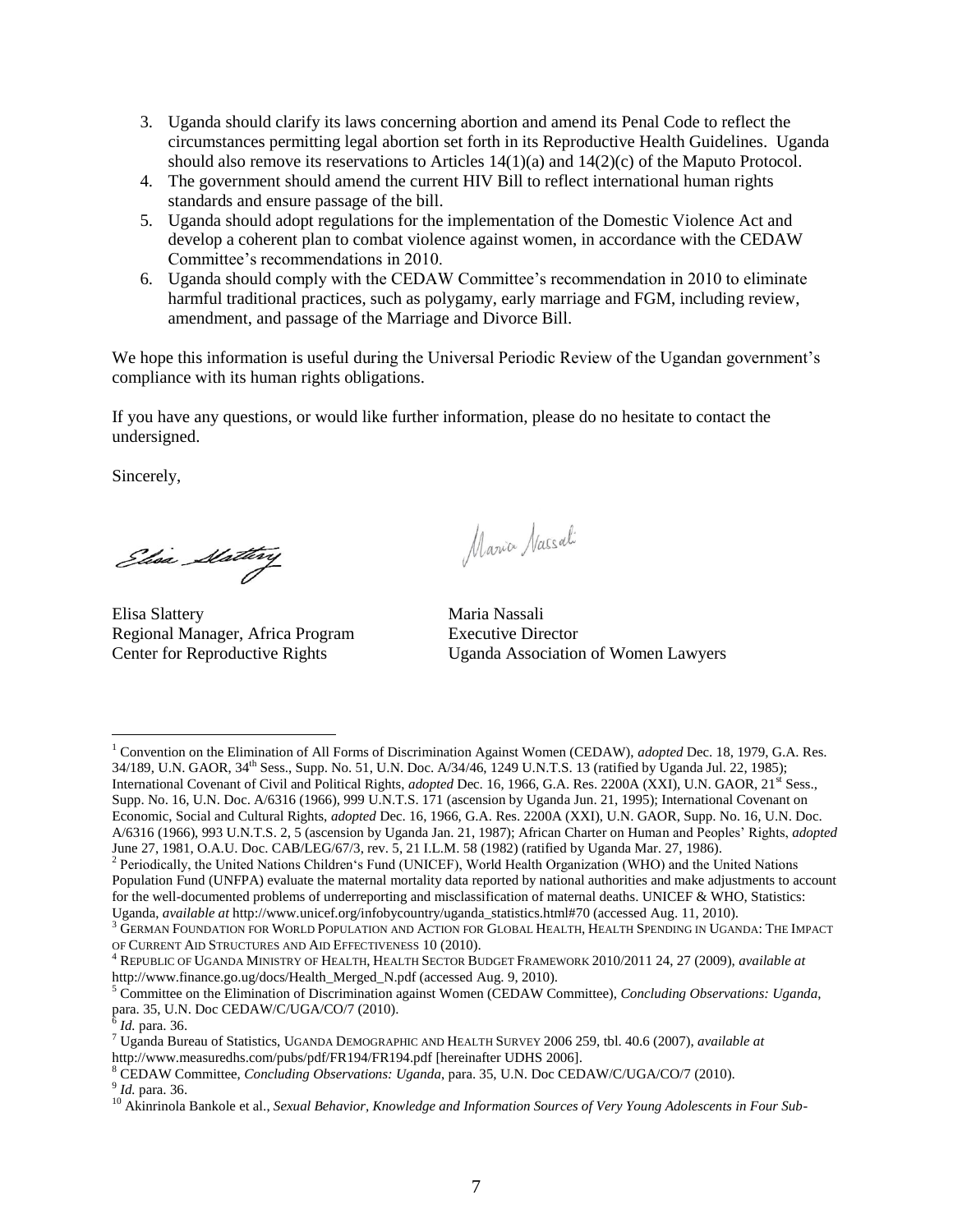*Saharan African Countries*, 11(3) AFR. J. OF REPROD. HLTH. 28, 35 (Dec. 2007).

<sup>11</sup> STELLS NEEMA ET AL., ALAN GUTTMACHER INSTITUTE (AGI) OCCASIONAL REPORT NO. 14, ADOLESCENT SEXUAL AND REPRODUCTIVE HEALTH IN UGANDA: A SYNTHESIS OF RESEARCH EVIDENCE 18 (2004), *available at*  http://www.guttmacher.org/pubs/2004/12/20/or14.pdf.

<sup>12</sup> *Id.* at 29.

 $\overline{a}$ 

<sup>13</sup> Josaphat K. Byamugisha et al., *Emergency Contraception and Fertility Awareness among University Students in Kampala, Uganda*, 6(4) AFR. HLTH. SCIENCES 194, 195 (2006).

<sup>14</sup> UDHS 2006, *supra* note 7, at 62.

<sup>15</sup> Lynn Atuyambe et al., *Experiences of pregnant adolescents – voices from Wakiso district, Uganda*, 5(4) AFR. HLTH. SERVICES 304, 306-307 (2005).

<sup>16</sup> *Id.* at 307.

<sup>17</sup> CEDAW Committee, *Concluding Observations: Uganda*, para. 36, U.N. Doc CEDAW/C/UGA/CO/7 (2010).

<sup>18</sup> CEDAW Committee, *Concluding Observations: Uganda*, para. 147, U.N. Doc. A/57/38 (2002).

<sup>19</sup> *Id.* para. 147.

<sup>20</sup> CEDAW Committee, *Concluding Observations: Uganda*, para. 35, U.N. Doc CEDAW/C/UGA/CO/7 (2010).

<sup>21</sup> Friday Okonofua, *Abortion and Maternal Mortality in the Developing World*, 28(11) J. OBSTET. GYNAECOL. CAN. 974, 975 (2006), *available at* http://www.sogc.org/jogc/abstracts/full/200611\_WomensHealth\_1.pdf.

 $^{22}$  Susheela Singh et al., Unintended Pregnancy and Induced Abortion in Uganda: Causes and Consequences 4, 6, 10  $(AGI)$  (2006).

<sup>23</sup> Hon. Dr. Stephen Mallinga (MD) & Anthony Mbonye (MD & PhD), *Maternal Morbidity and Mortality in Uganda* 5 (Dec. 8-

9, 2008) (*submission to* ALL-PARTY PARL. GROUP ON POP., DEV. & REPROD. HLTH.—U.K.).

 $24$  Constitution (1995), art. 22(2) (Uganda).

 $25$  Penal Code Act, (1995) Cap. 120, Laws of Uganda Rev. Ed. S. 224 at 136-37 (Uganda).

<sup>26</sup> Ministry of Health, The National Policy Guidelines and Service Standards for Sexual and Reproductive Health and Rights (2006) 4.13 (Uganda).

<sup>27</sup> Protocol to the African Charter on Human and Peoples' Rights on the Rights of Women in Africa (Maputo Protocol), 2<sup>nd</sup> Ordinary Sess., Assembly of the Union, *adopted* Jul. 11, 2003, para. 32, *available at*

www.achpr.org/english/women/protocolwomen.pdf.

<sup>28</sup> *Id.*

<sup>29</sup> *Id.*; *see also* Joseph Olanyo, *Uganda: Country Ratifies Protocol on African Women's Rights*, EAST AFRICAN BUSINESS WEEK, Aug. 3, 2010, *available at* http://allafrica.com/stories/201008031178.html (accessed Aug. 9, 2010).

<sup>30</sup> CEDAW Committee, *General Recommendation No. 24: Women and health (art. 12)*, (20th Sess.), para. 18, UN Doc. A/54/38 (Part 1) (1999).

<sup>31</sup> Draft Bill No. 5, HIV and AIDS Prevention and Control Bill (2010), UGANDA GAZETTE SUPPLEMENT No. 24, Vol. CIII [hereinafter HIV & AIDS Prevention & Control Bill].

<sup>32</sup> *Id.*; *see also* HUMAN RIGHTS WATCH (HRW), COMMENTS TO UGANDA"S PARLIAMENTARY COMMITTEE ON HIV/AIDS AND RELATED MATTERS ABOUT THE HIV/AIDS PREVENTION AND CONTROL BILL (2010) [hereinafter HRW COMMITTEE ON HIV/AIDS BILL].

<sup>33</sup> HIV & AIDS Prevention & Control Bill, *supra* note 31, Cl. 13(c).

<sup>34</sup> *See, e.g.,* HRW COMMITTEE ON HIV/AIDS BILL, *supra* note 32.

<sup>35</sup> Mr. W. Kisamba Mugerwa, Head of Uganda Delegation, *Statement to 42nd Session of the Commission on Population & Development*, at 3 (Apr. 1, 2009), *available at* http://www.un.org/esa/population/cpd/cpd2009/Country\_Statements/Uganda.pdf.

<sup>36</sup> Joint U.N. Programme on HIV/AIDS (UNAIDS), 2008 Report on the Global AIDS Epidemic 42 (2008), *available at* http://viewer.zmags.com/publication/ad3eab7c#/ad3eab7c/2.

<sup>37</sup> European AIDS Treatment Group, *Ugandan Parliament Considers Bill That Would Require HIV Status Disclosure, Provide some Protections to HIV-Positive People* (2008), *available at* http://www.eatg.org/eatg/Global-HIV-News/World-

Policy/Ugandan-parliament-considers-bill-that-would-require-HIV-status-disclosure-provide-some-protections-to-HIV-positivepeople (accessed Aug. 11, 2010).

<sup>38</sup> AVERT, HIV and AIDS in Uganda, *available at* http://www.avert.org/aidsuganda.htm.

<sup>39</sup> REPUBLIC OF UGANDA MINISTRY OF HEALTH, STD/AIDS CONTROL PROGRAMME, THE HIV/AIDS EPIDEMIOLOGICAL SURVEILLANCE REPORT 2005-2007 34, 57 (2009).

<sup>40</sup> CEDAW Committee, *Concluding Observations: Uganda*, para. 38, U.N. Doc CEDAW/C/UGA/CO/7 (2010).

<sup>41</sup> UDHS 2006, *supra* note 7, at 294.

 $^{42}$  UGANDA POLICE, CRIME REPORT 2009 para. 8, at 4 (2009) [hereinafter CRIME REPORT 2009].

<sup>43</sup> UDHS 2006, *supra* note 7, at 250.

<sup>44</sup> *Id.* at 291.

<sup>45</sup> *Id.* at 292.

<sup>46</sup> AMNESTY INTERNATIONAL, "I CAN"T AFFORD JUSTICE": VIOLENCE AGAINST WOMEN IN UGANDA CONTINUES UNCHECKED AND UNPUNISHED 18 (2010), *available at* http://www.amnesty.org/en/library/asset/AFR59/001/2010/en/f3688aa0-b771-464b-aa88- 850bcbf5a152/afr590012010en.pdf [hereinafter AMNESTY INTERNATIONAL, "I CAN"T AFFORD JUSTICE"].

<sup>47</sup> CEDAW Committee, *Concluding Observations: Uganda*, para. 11, U.N. Doc CEDAW/C/UGA/CO/7 (2010).